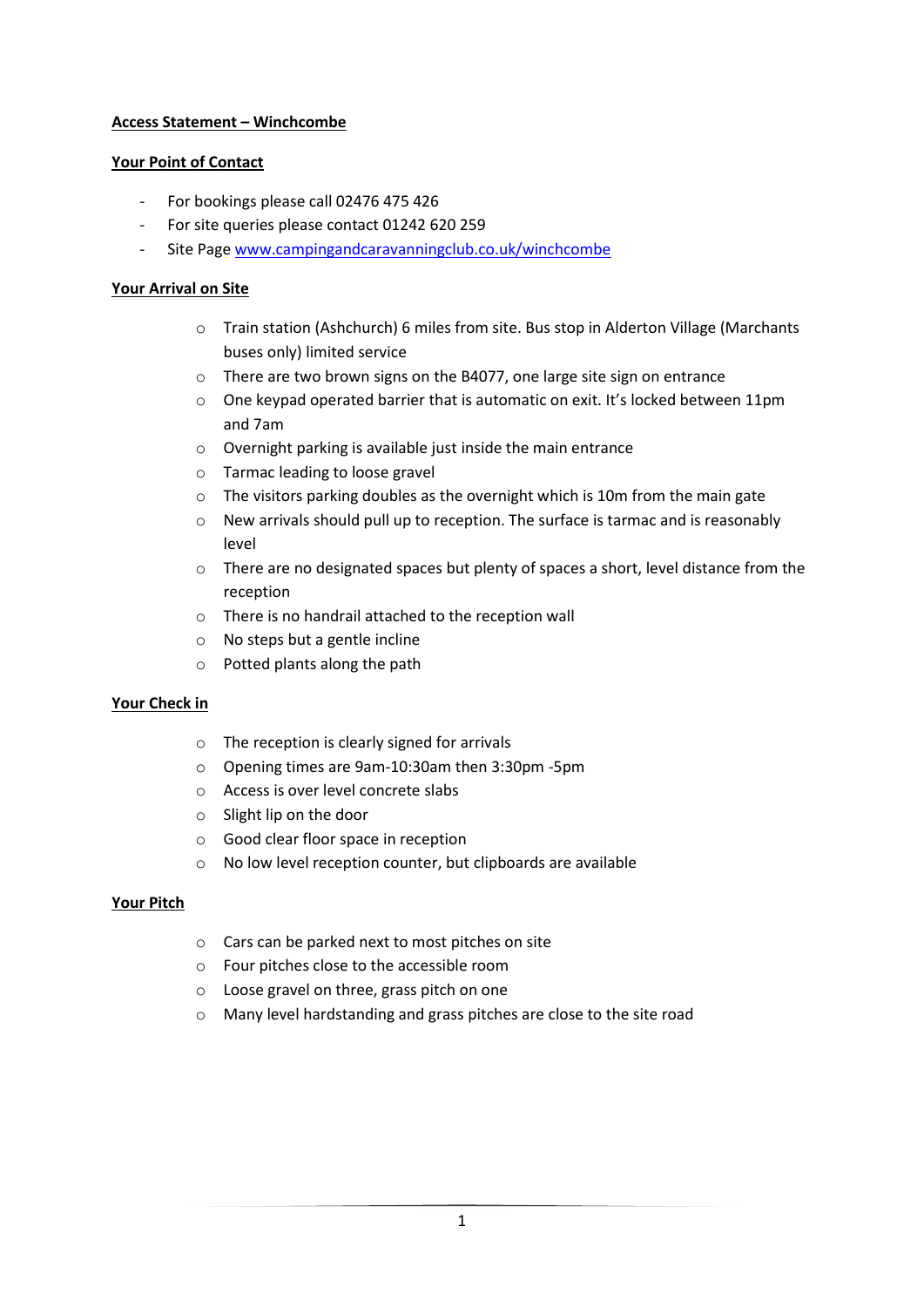# **Your Facilities**

- o There is a clear, well maintained path leading to the facilities
- $\circ$  There are two small steps up to the female facilities
- o It is level to the male, family and accessible room
- o Some sinks have lever taps
- o There are stools in all showers
- $\circ$  The showers are operated by a push button in men's and ladies and a dial in the family room
- o The showers have level access
- o The facility block has both vanity lights above the mirrors and ceiling lights

# **Your Accessible Facilities**

- o There is a flat level concrete slab path leading to the accessible facility
- o There is flat level access in to the accessible facility
- o There are handrails next to the toilet
- o There is a larger flush handle
- o There is transfer space to the left of the toilet
- o The wash basin cannot be reached from the toilet
- o The washbasin has larger than normal lever top taps
- o There is a hand dryer located in the room
- o There is a low level mirror above the sink and one at full height
- o The shower has a handrail and drop down seat
- o The shower is dial operated
- o The shower is open access, not a cubicle
- o The shower head is height adjustable
- o The floor is nonslip
- o There is an emergency chord next to the toilet and in the shower. Both can be reached from the floor
- o The emergency alarm can be heard from both staff pitches and also reception
- o The accessible room can be accessed with a RADAR key

#### **Your Laundry and Food Preparation Areas**

- o The laundry and food preparation areas both have level access
- o The approach path is concrete
- o The taps are screw top
- o The washing machine is front loading and can be reached from the floor
- $\circ$  The tumble dryers are front loading and cannot be reached from the floor
- o There is a wall mounted iron
- o There are outdoor washing up facilities available
- o All washing up sinks have screw top taps
- o There is an outdoor drying area with one rota dryer